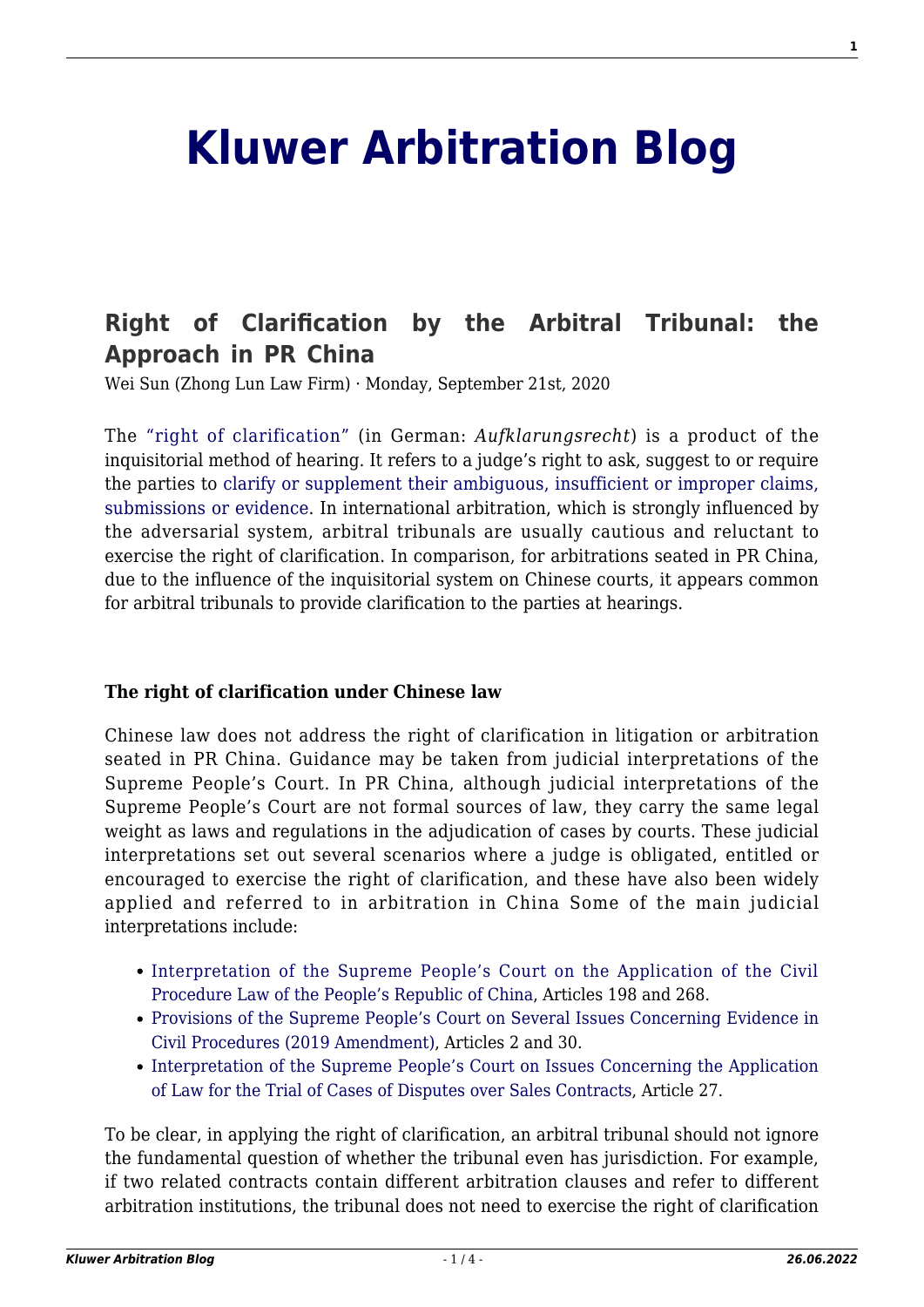because the tribunal does not have jurisdiction over the other contract. In such case, the arbitral tribunal should simply refuse jurisdiction.

# **Principles for clarification by the arbitral tribunal**

Except for situations within the scope of the judicial interpretations, the decision of whether to exercise the right of clarification is largely at the discretion of the judge or arbitrator. Clarification by an arbitral tribunal might concern both procedural and substantive issues including legal and factual components. In exercising the right of clarification, the arbitral tribunal should observe two main principles.

First, the purpose for the arbitral tribunal in exercising the right of clarification is to balance the rights of the parties to present evidence and engage in argument with each other. In exercising this authority, the arbitral tribunal should keep in mind principles of impartiality and due process and avoid showing favoritism toward a party or making a decision in place of a party.

For example, in a dispute over a sales contract, where the claimant Seller terminates the contract and requests that the respondent Buyer return the goods but the goods have been destroyed and cannot be returned, even if the tribunal were to uphold the claimant's request for the return of goods, it would not be enforceable. In such case, the claimant would have to file a separate claim for damages, which would not be efficient. In such a situation, the arbitral tribunal could suggest to the claimant that it modify the original return claim to a damage claim. However, if the claimant insists on its original claim, the arbitral tribunal should respect the claimant's choice and should not render an award beyond the scope of the claimant's request. In addition, this clarification by the tribunal should be limited to the nature of the claim and should not be extended to the amount of damages sought by the claimant.

Second, when deciding whether to exercise the right of clarification, if there are no directly applicable laws or regulations, the arbitral tribunal can refer to basic legal principles. For example, in a dispute over a subcontract, the general contractor and the subcontractor have agreed that the project payment shall be made only when the general contractor has passed the final completion acceptance test and the subcontractor has already passed the completion acceptance test for the subcontracted project but is unable to prove whether the conditions for payment of the overall project have been satisfied, nor can it calculate the interest on late payment due to lack of information. As the subcontractor is not a party to the general contract, it cannot be reasonably expected to provide evidence about the completion date of the general project. Based on the principle of privity of contracts, the tribunal should allocate the burden of proof to the general contractor to prove that the general project has not passed the overall completion acceptance test.

## **Remedies for improper clarification by the arbitral tribunal**

If the arbitral tribunal violates the law or regulations or unreasonably exercises its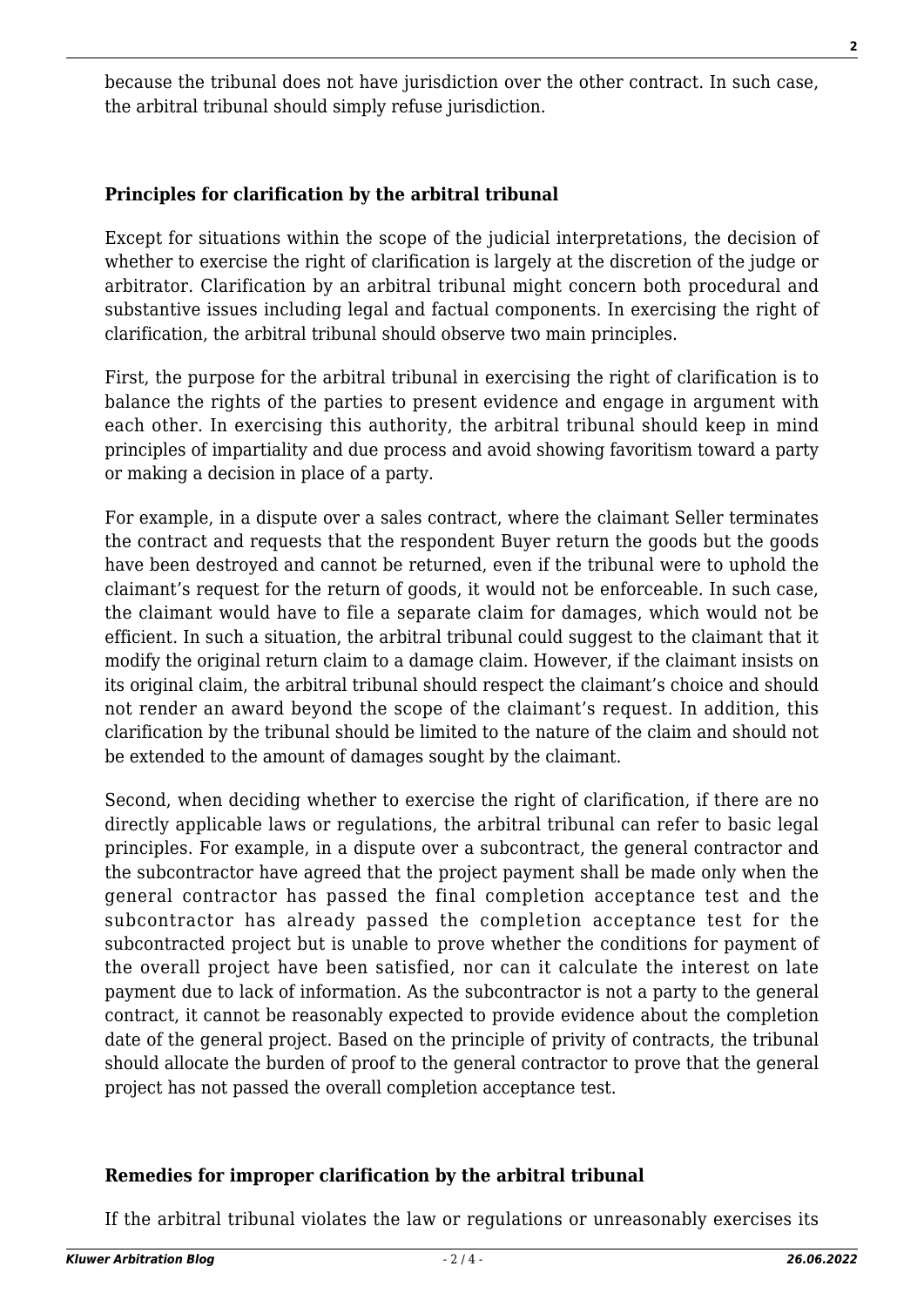authority of clarification and causes imbalance of interests of the parties, would this be a ground to set aside the arbitral award in courts in PR China? There is no clear answer from the courts in PR China and the question continues to be debated.

On the one hand, Articles 58 and 70 of th[e PR China's Arbitration Law](https://law.wkinfo.com.cn/legislation/detail/MTAxMDAxMjUwNDhfRW4%253D?q=%25E4%25BB%25B2%25E8%25A3%2581%25E6%25B3%2595&module=&title=%25E4%25B8%25AD%25E5%258D%258E%25E4%25BA%25BA%25E6%25B0%2591%25E5%2585%25B1%25E5%2592%258C%25E5%259B%25BD%25E4%25BB%25B2%25E8%25A3%2581%25E6%25B3%2595%25EF%25BC%25882017%25E4%25BF%25AE%25E6%25AD%25A3%25EF%25BC%2589) set out an exhaustive list of grounds for setting aside a domestic arbitral award and a foreignrelated arbitral award, respectively. That is to say, the people's court can only set aside an arbitral award if one of these grounds is met. The arbitral tribunal's improper exercise of a right of clarification is not expressly covered in those grounds. Court judgments issued by Chinese courts also show that improper clarification by the arbitral tribunal does not constitute a ground for setting aside the award *per se*.

For example, in the case of [Chongqing Jiangdu Co., Ltd v. Cheng Jinhong,](https://www.itslaw.com/detail?initialization=%257B%2522category%2522%253A%2522CASE%2522%252C%2522id%2522%253A%2522f3760cf3-63c8-4e17-98d1-ca7c4791532d%2522%252C%2522anchor%2522%253Anull%252C%2522detailKeyWords%2522%253A%255B%2522%25EF%25BC%25882018%25EF%25BC%2589%25E6%25B8%259D01%25E6%25B0%2591%25E7%2589%25B9156%25E5%258F%25B7%2522%255D%257D#content_null) the arbitral tribunal held that the relevant facts of the partnership contract needed further clarification and that the issues concerning the nature and validity of the contract should be clarified. Therefore, the arbitral tribunal indicated to the parties that the partnership contract in dispute was "in name a partnership contract, but in reality a lending contract." The arbitral tribunal granted the claimant a period of time to modify its request and supplement evidence. After the award was rendered, the respondent applied to the Chongqing First Intermediate People's Court to set aside the award on the basis that, *inter alia*, clarification by the arbitral tribunal violated the law and common practice.

Chongqing First Intermediate People's Court held that both the Arbitration Law of PRC and the arbitration rules were silent on the requirements and procedures for clarification. According to the court, whether and when to use clarification falls entirely within the scope of discretion of the arbitral tribunal and is not subject to judicial review by the court.

On the other hand, the award may be set aside if the court finds that the tribunal used clarification improperly and that this has amounted to a ground in Article 58 or 70 of the PR China's Arbitration Law, such as violation of due process; the award rendered is outside the scope of the parties' submission to arbitration; the arbitrator committed embezzlement, accepted bribes or conducted malpractice for personal benefits; or the arbitrator perverted the law.

For example, in the hypothetical sales contract case mentioned above, if the claimant insisted on its original claim but the tribunal nevertheless awarded damages, the award is very likely to be set aside for being outside the scope of the parties' submission to arbitration.

*To make sure you do not miss out on regular updates from the Kluwer Arbitration Blog, please subscribe [here](http://arbitrationblog.kluwerarbitration.com/newsletter/). To submit a proposal for a blog post, please consult our [Editorial Guidelines.](http://arbitrationblog.kluwerarbitration.com/editorial-guidelines/)*